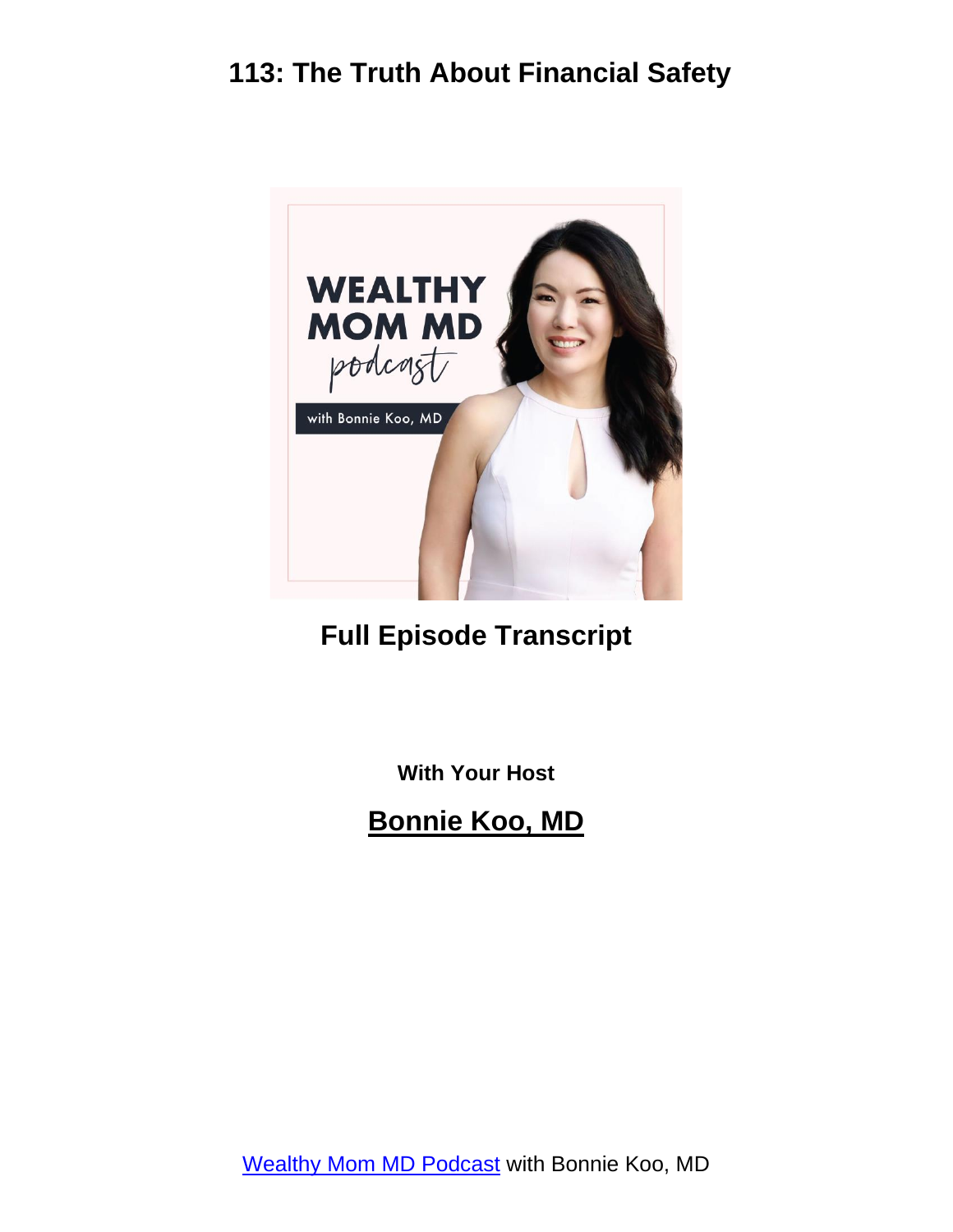Welcome to *The Wealthy Mom MD Podcast*, a podcast for women physicians who want to learn how to live a wealthy life. In this podcast you will learn how to make money work for you, how you can have more of it, and learn the tools to empower you to live a life on purpose. Get ready to up-level your money and your life. I'm your host, Dr. Bonnie Koo.

Hello, hello. So, today's episode, it's been something I've wanted to talk about for a while but I needed some time to sort of marinate in my brain and to figure out how to talk about it simply. And I was recently reminded about this topic when I was coaching someone in my program. And I know this comes up for so many of you, that basically we believe that having a certain amount of money is going to make us feel safe. And I've heard the word secure, but I really want to focus on the word safe today.

And before we dive in I just want to remind y'all that I'm having a retreat in Hawaii this October 10th through 13th, at the Four Seasons Oahu, which is obviously the island of Oahu, which is where Honolulu is. It is not in Honolulu, it is about probably a good 30 to 45 minute drive from Honolulu. It is in a totally different area, not urban like Honolulu, although I love urban things as being a New Yorker for a long time.

And it's in an area called Ko Olina. And it is basically sunny and warm there all year long. Of course it rains occasionally, but I'm digressing a bit here. But Hawaii is known for its micro-climates, meaning there certain areas of the island that rain all the time or just have very different weather. So Ko Olina's micro-climate is pretty much sunny and warm all your long, which is one of the many reasons why I love it.

And so this is a three day retreat with a small group of women. And we are going to coach hard and we are going to really enjoy the luxury of being in Hawaii, not just Hawaii, but being at the Four Seasons. And many of you, I know, have not treated yourself to a stay at the Four Seasons, maybe because of cost. It's not exactly a cheaper place to stay, meaning there's lots of other hotels that are less expensive. And so to get all the details and to claim your spot, go to wealthymommd.com/retreat.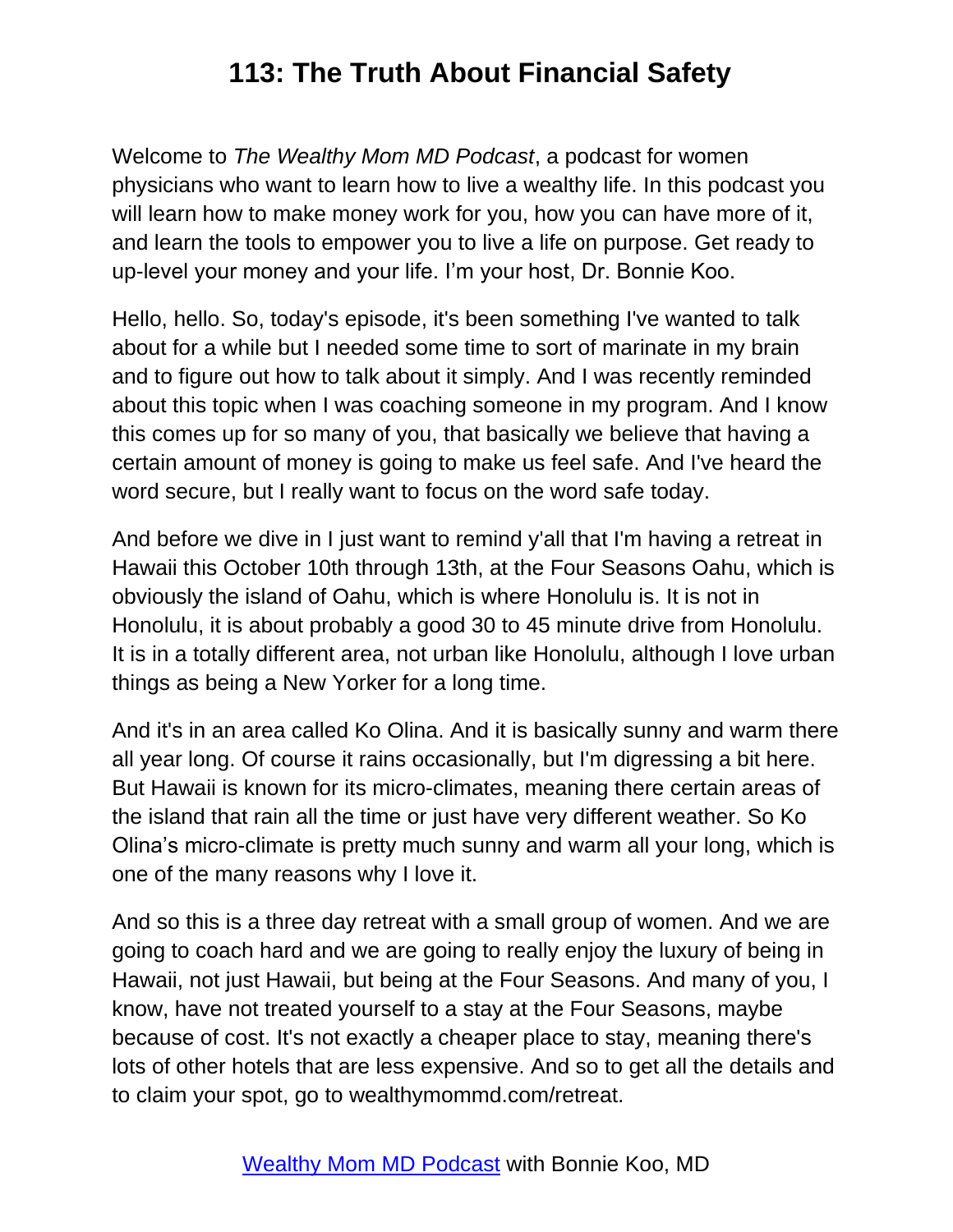All right, let's talk about creating safety. Now, I want to give you some background before we dive into the money and safety issue. So first, I want to say that feeling safe is a basic human need. And it starts as soon as you're born.

One of the most important things for an infant, for a baby is to feel safe. And studies have also proved how important this is because it helps kids develop, obviously they become adults, to learn how to take risks and to put ourselves out there. And when you don't feel safe, you don't feel secure, it deeply affects us.

Now, I know many of you are parents, this isn't something many of you probably consciously think about. Now, of course, you want to keep your children safe, I know you guys know that. But most of us haven't really thought about how we create safety for our children. And then we become adults and we need to learn how to create safety in ourselves.

And for those of you who had not so great childhoods, maybe traumatic childhoods, maybe broken homes, I want you to take a moment and think about whether you didn't feel safe and secure. I mean, if you grew up in those types of homes, the answer is you didn't feel safe growing up. And because you didn't feel safe, I mean, it really rocks your world as a child. You don't have the emotional capacity to process that.

As children, our families, our home should be a safe space. Now, the reason why I'm talking about safety is because money is also tied to our sense of safety. And many of us have also, you know, believe the opposite, that the lack of money, the thought of losing money as being so unsafe it literally feels like a threat to us.

I don't think we consciously think that but it's automatic that it doesn't feel safe. And it's safer to not put yourself out there, it's safer to not make money mistakes. And when we don't feel safe, we literally are afraid. We have fear. And we give that feeling of fear a lot of credence.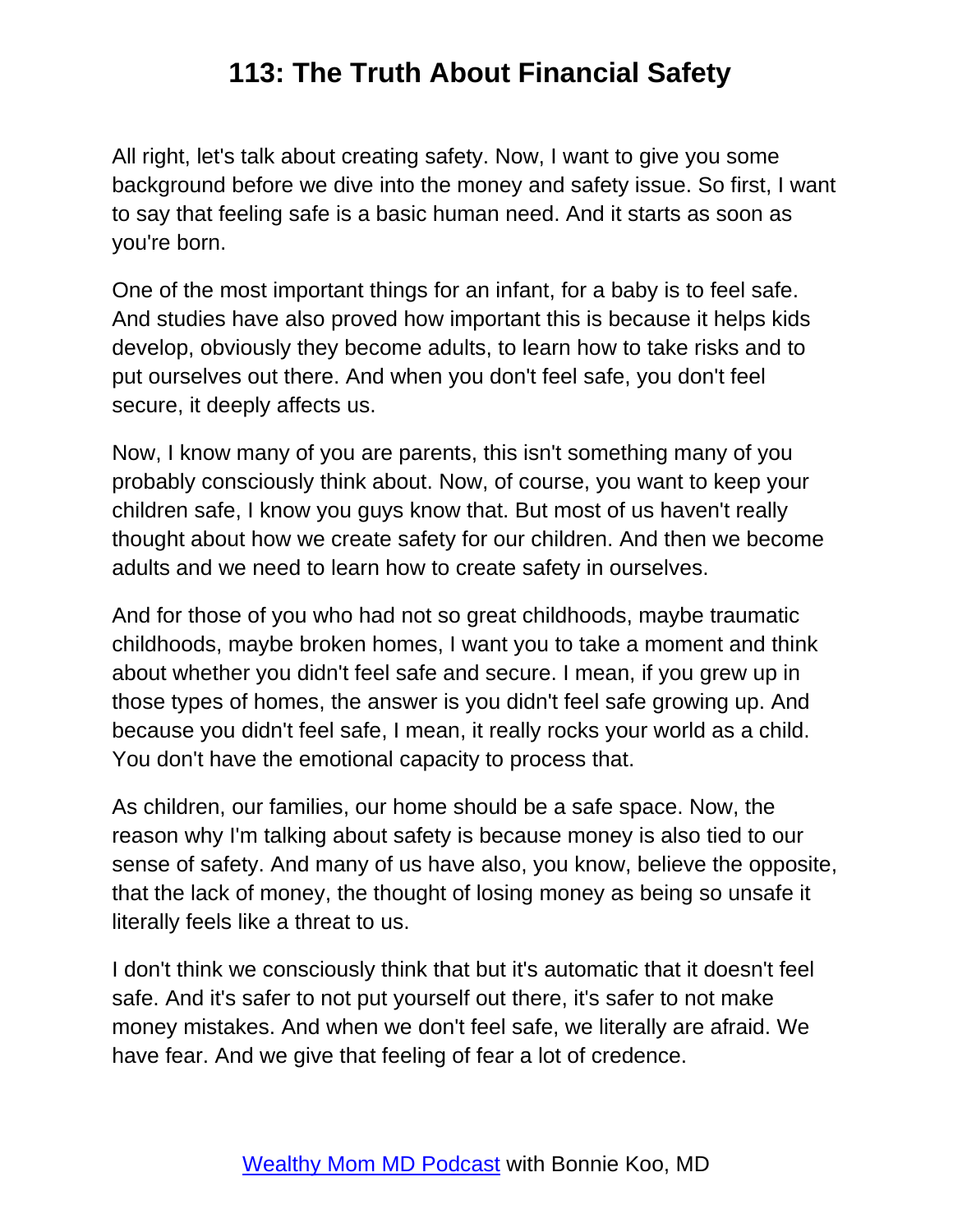We have to learn what fear actually means. Now, unless you're in actual physical danger, which really isn't common in our day and age in our modern world, fear doesn't mean you're actually in physical danger. But when you have fear, that's what it feels like.

There's a saying, or rather an acronym about fear, false evidence appearing real. Now the bad news is that fear will never go away, it's always there. I think of emotions, including fear, as a notification system that's giving us information about something. Now, fear is useful when there is an actual physical threat.

Now I want to go back to the feeling safe part. Now, I talk a lot about thinking, the difference between the prefrontal cortex the primitive brain, the one thing I don't talk about is our nervous system. And most of us have been taught about our nervous system as sort of that automated part of our body.

And we are taught about sympathetic versus parasympathetic. You know, sympathetic is flight or fight, parasympathetic kind of being like the opposite. But there are two other nervous system states that we don't usually talk about, it's freeze and fawn. And I briefly mentioned this in my book, Defining Wealth For Women.

But freeze is basically like literally you are frozen and paralyzed. Like that is a thing that you literally cannot control consciously. And it happens, maybe in less than a split second. Your autonomic nervous system literally takes over when there is a real threat to your survival, physical threat. But also nonphysical threats and this is where we can get into trouble.

And fawn is where you try to appease the person threatening you. And so that is, I don't know this for sure so don't quote me on this. But I think this is part of why kidnap victims have that Stockholm Syndrome, because they basically have learned to fawn to protect themselves, okay?

So why am I bringing this up? How does this relate to money? When we've had the type of experience where the lack of money has created unsafety,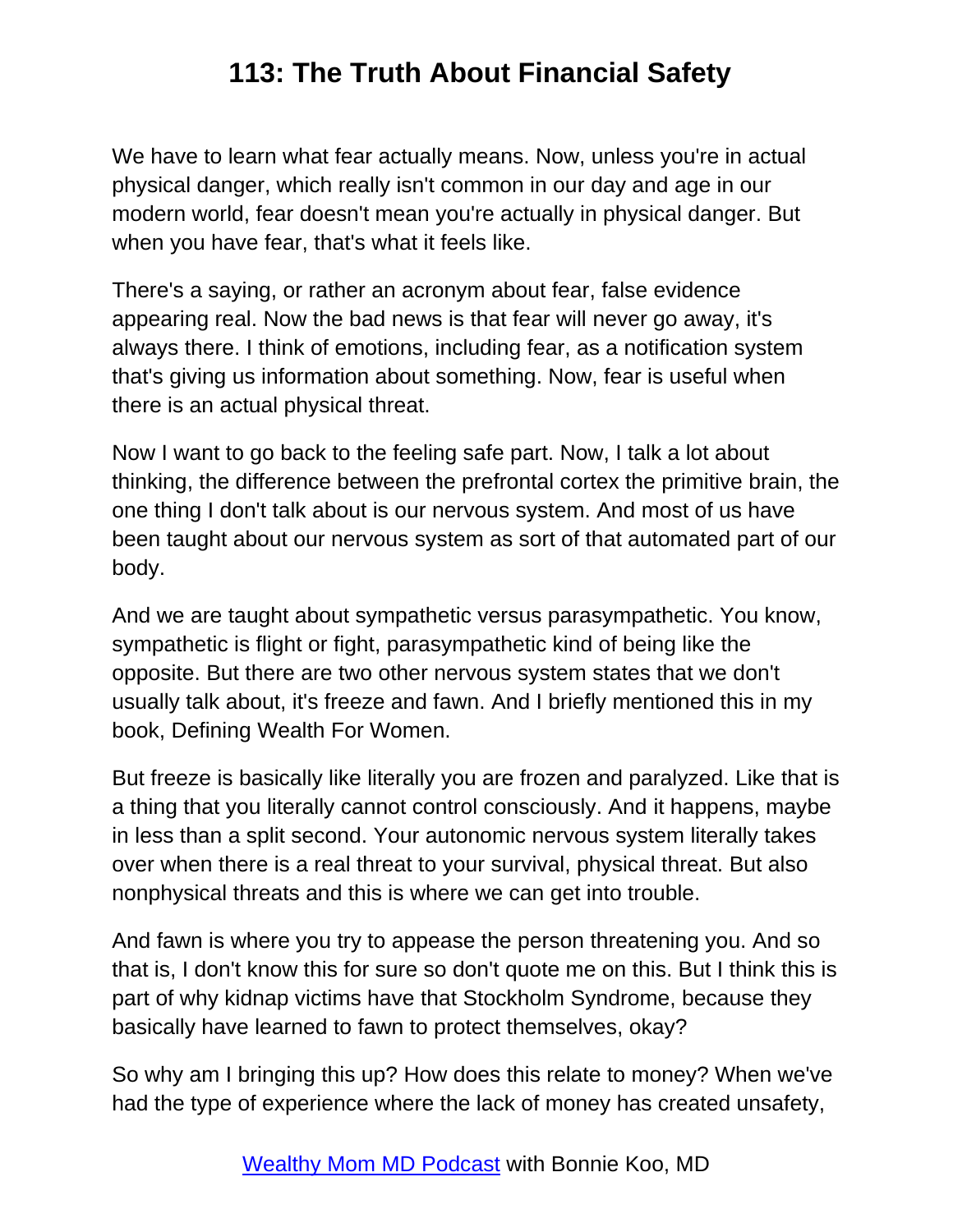and a lot of my clients have experienced this, I have as well. Not so much my actual safety but there was definitely lack of money. Anything that created unsafety for you. So you know, broken home, alcoholic mom or dad, sexual abuse in the past, et cetera, it imprints on your nervous system and it becomes an automated response that is not accessible through thought work.

Now, I know a lot of coaches that have taken on additional training to understand the nervous system and how to recognize it. And some of them are actually trained to help you unwind and unlearn what your nervous system has taken on.

There's a book called The Body Keeps Score, that's from a trauma, I actually don't know what they're called, but it's by a guy who writes about trauma. I think he has a psychologist background. But nevertheless, I bring up the title of that book because it so underscores when I'm talking about.

The body keeps score, the body never forgets what happened to it even if consciously you might not be thinking about it. And let me just give you a quick illustration because animals in the wild don't carry trauma with them. And they actually talk about how, let's say a deer gets attacked by a lion but they're able to escape. They're not traumatized by that, they literally shake it off physically. And I was reading how that physical shake off is required to kind of get that out of your system so it doesn't stick with you.

And for those doctors listening, I truly feel that we need some trauma informed education in our medical school. And, like I said, I'm not an expert in this but I know that, for example, I'm thinking more like surgeries, surgeries are literally traumatic to the body. And I remember reading about how some patients literally shake in the recovery room. And usually how we "treat" that is by sedating them, and how that really prevents that person from processing that bodily trauma.

And so when you have trauma stored in the body, and let me define trauma by the way, because I think a lot of times when we hear about trauma we're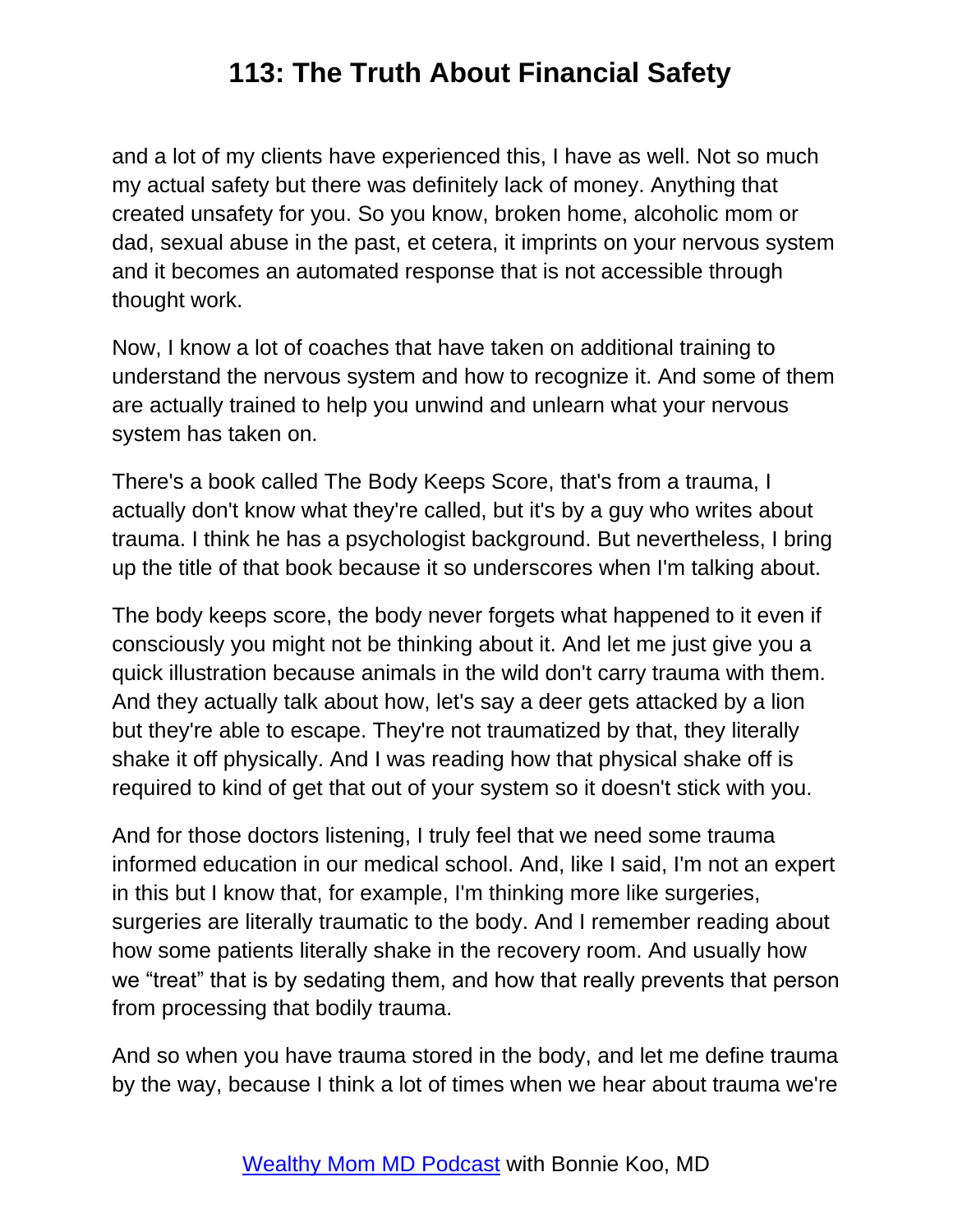thinking of what they call big T trauma, like getting raped, sexual abuse, that sort of thing.

But there's also little T trauma. And honestly, all trauma means is when something that was too much too soon. Like something happened where you are unable to process it. The measure of the trauma has nothing to do with how it affects you. And I will say by definition when you are a young child, you are not equipped to handle any sort of trauma, even little "trauma." And that includes social trauma where you were outcast.

Now, I don't talk about this a lot but I did not have a great childhood socially. I was not popular, I was made fun of, I was ostracized. And that is, was trauma for me. When I tell people that they usually are surprised, because I don't seem to have a problem socially now. But I will just tell you, honestly, that is still something that gives me some anxiety about the fear of not being accepted and liked.

Now, this is why I think it's so important to talk about this topic. And many of you, I know, have unprocessed trauma from past experiences even if consciously you're like, "Oh, no, I'm fine about that." But like I said, the body keeps score and our nervous system is literally an automated system in our body to keep us safe.

And so if you're having a lot of fear about safety, if you're having a lot of fear about specifically money safety, an intense fear about losing money, I just want to say it's okay, of course you are. And even if you didn't have money trauma in the past, the fear of not having money is so tied to our survival. Like it really makes sense that we're so afraid of losing money.

But what I remind my clients all the time is losing money is only a problem if you never get it back. It's only a problem if that's your forever status. I just want to say any setback, and that includes losing money, it's always temporary. You always are able to get back up and do something about it and create something new, create more money.